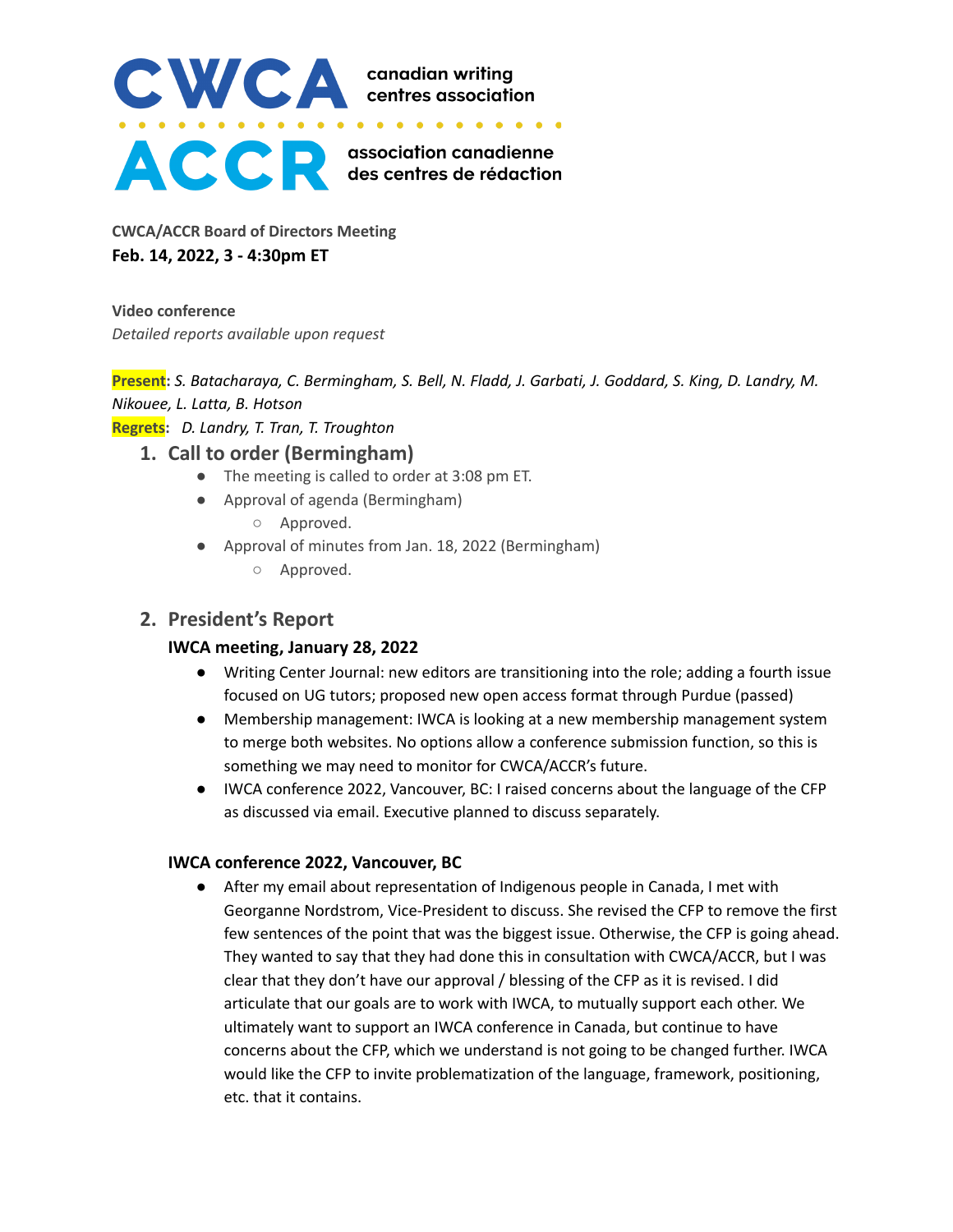

● Lucie Moussu, chair of the Vancouver conference, has reached out to Stephanie and Brian (Nadine and I were copied) about getting the word out about the IWCA conference via CWCA.

### **Questions:**

- 1. Do we want to take any further actions or make recommendations with regards to the IWCA CFP or the conference? 2. How do we want to work with IWCA and Lucie Moussu on the Vancouver conference?
	- Hotson: in 2019, there was interest in how this would connect with CWCA. Hotson and King articulated to IWCA that CWCA had not been approached, but no action was taken.
		- Prior to the CFP being issued, Hotson brought up issues with CFP and lack of consultation with CWCA;; these were not reflected in the revised CFP. Hotson will not be participating in the IWCA conference.
	- Bell: appreciation for Berminghan and Hotson for speaking up. Highlighted differences in direction of CWCA and IWCA in terms of direction and focus.
	- Batacharya: the Caucus does not endorse the CFP and will prepare and share a response.
	- Goddard: I would not want to make a decision *for* anyone who wants to attend/contribute to the IWCA conference, so I worry about *not posting* information about the conference for two reasons: 1) a lack of response might be read as complicity in/support of the CFP, and 2) *not* posting the information might ostensibly take away the choice for CWCA membership in terms of attending/presenting. Perhaps we could post both the information about the conference as well as the substantial CWCA concerns?
	- King: could this be used as a way to engage different perspectives/speak publicly to the issues?
	- Hotson: there wasn't consultation outside of the Executive on the CFP (particularly with the social justice sub-committee). Language is so important, and the language in the CFP is highly problematic.
	- Bermingham: local institutions, who are engaged in reconciliation work, need to be consulted to avoid doing more harm.
		- Would like to see CWCA issue a formal response/statement.
	- Batacharya: are we supporting the CFP, or not? The board needs to make a decision for future decisions/actions.
		- **Draft motion**: CWCA does not endorse the CFP, does not plan to promote it, and will not extend an invitation to have an IWCA representative promote it at our CWCA conference.
		- Bermingham: do we want to also provide a statement/some guidance around what they need to be aware of to hold a conference in Canada?
		- Hotson: when CWCA became an affiliate of IWCA, they were promised consultation for future conferences.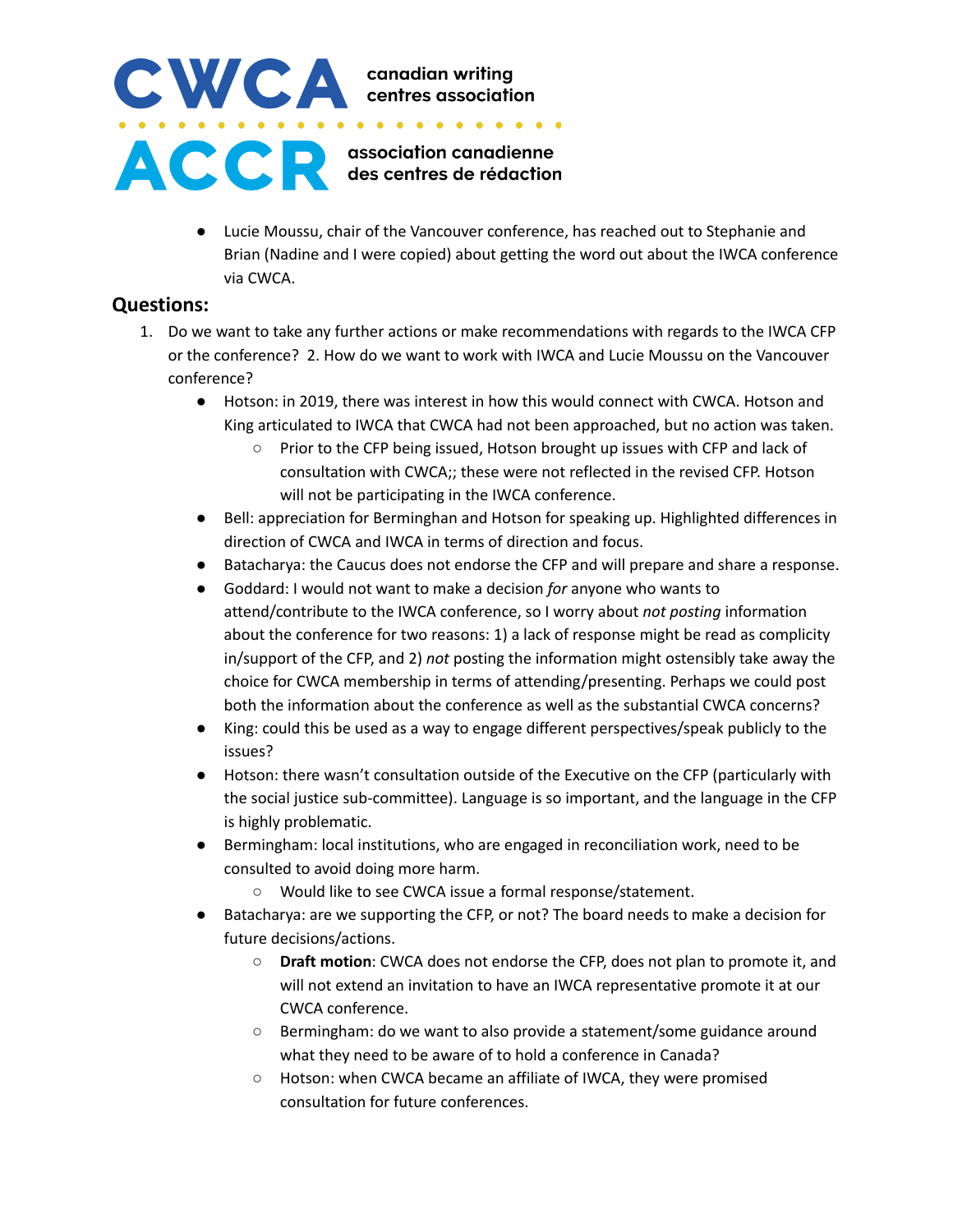# CWCA canadian writing<br>
..................... **ACCE** association canadienne

- King: supports board not supporting the CFP and supports making an attempt to let IWCA know more about the Canadian content and the risk of harm. Could a letter be done in conjunction with BCWCA?
- Nikouee: also supports not supporting the CFP and feels that relationship reparation can happen in the future.
- Batacharya: we need to be clear and public about our concerns.
- Bell: "education" can also involve seeing consequences of language and behaviour. We do more harm to the CWCA by prioritizing our relationship with the IWCA than our relationship with our own members and Canadian community.
- Bell: **proposed revised motion**: The CWCA/ACCR board does not endorse the IWCA's 2022 CFP as it stands. Official CWCA/ACCR events (conferences) and messaging (website and social) will reflect this position.
	- Motion moved by Batacharya.
	- Motion seconded by Bermingham.
	- **Motion passes** with one abstention.

**ACTION**: Bermingham to draft a response to IWCA for board review (1 week). BIPOC Caucus will also publicly respond.

- **2. Advocating for anti-racist practices with faculty and administrators (King:**
- Preliminary planning for Interactive session for writing centre professionals on how to advocate for antiracist approaches to writing assignments and assessment with faculty and administration
	- **○** At the last meeting I offered to get the ball rolling on this session. Did two things:
		- Came up with a very rough proposal all open to change
		- Reached out for advice/input from people I thought would have interest/expertise–BIPOC caucus, conference chairs from last year, members of committee who drafted the first version of the Statement (current Board members excepted)
- **●** Proposal
	- **○** A practical and collegial session where Canadian writing centre professionals share experiences and learn from one another about advocating for antiracist approaches to writing
	- **○** 2 hours between 12 noon and 4pm Eastern
	- **○** first week of May (May 2-6)
	- **○** Hour 1:
		- **■** Introduction
		- Panel of Canadian writing centre professionals who have experience advocating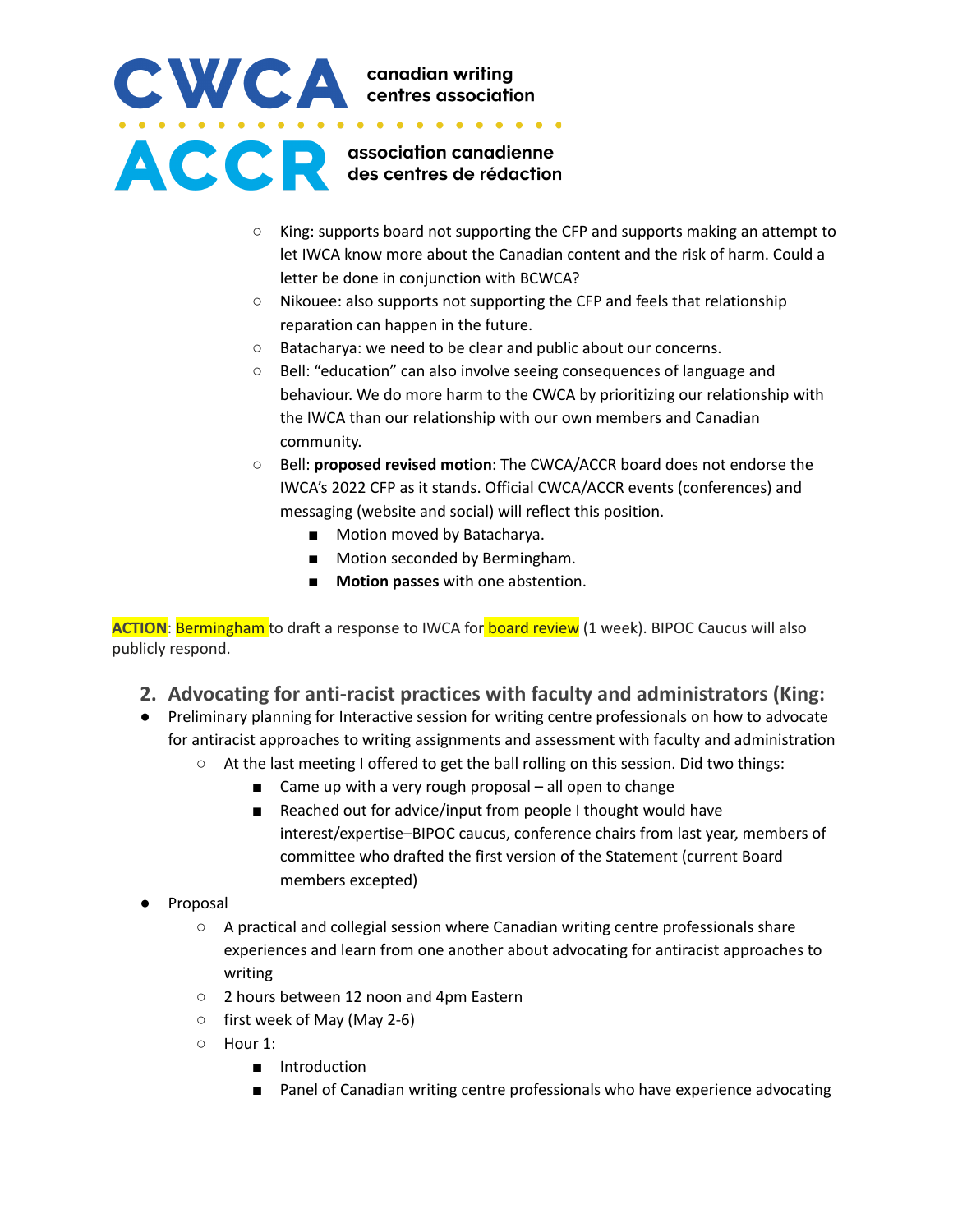# CWCA canadian writing<br>
.........................  $\begin{array}{cccccccccccccc} \bullet & \bullet & \bullet & \bullet & \bullet & \bullet & \bullet \end{array}$ ACCE association canadienne

- **●** How have they approached the work
- **●** What they have tried
- **●** What the outcome has been
- **●** Any advice—do's/don't
- Each panelist would speak briefly (5-10 minutes max)
- Participants submit questions to the moderator via chat
- Moderator would have some prepared questions (based on registration forms) and would ask Qs that come up from the floor
- Confirmed panelists so far:
	- Vidya Natarajan
- Consultants, possible panelists and/or co-organizers\*
	- Julia Lane (SFU)
	- Logan Middleton (New College, UT—new hire with a focus on promoting anti-colonial writing practices, member of BIPOC caucus)
	- Mandy Penney (UofA)

\**deliberately not reached out to Board members knowing (a) would have your feedback in meeting, and (b) that everyone is already doing a lot—and would welcome offers*

- Hour 2:
	- Structured time for participants to take in what they have learned and imagine or apply it to their own context, and speak to others.
	- Writing and reflection time: three or four questions aimed at planning advocacy
	- Breakout group discussion to share thoughts and questions
	- Return to the full group to raise questions and get the perspective of the panelists
- Registration form will gather information about goals, questions, where people are at in relation to advocacy
	- Attendees encouraged to bring a colleague
- **Questions** 
	- Feedback on proposed structure
	- Volunteers to help organize,
	- Suggestions for people I should contact for input
		- Fladd: reach out to OCAD (contact: Emilie Brancato)
	- What is/should be the role of the BIPOC caucus? (if any) Can Logan, as one of organizers, keep the caucus informed, invite feedback as appropriate?
	- Student member organizing committee and/or panel?

#### **3. Conference 2022 planning (Bell)**

● CFP extension to Feb 17. Still few submissions ~20. Please consider submitting and circulating the CFP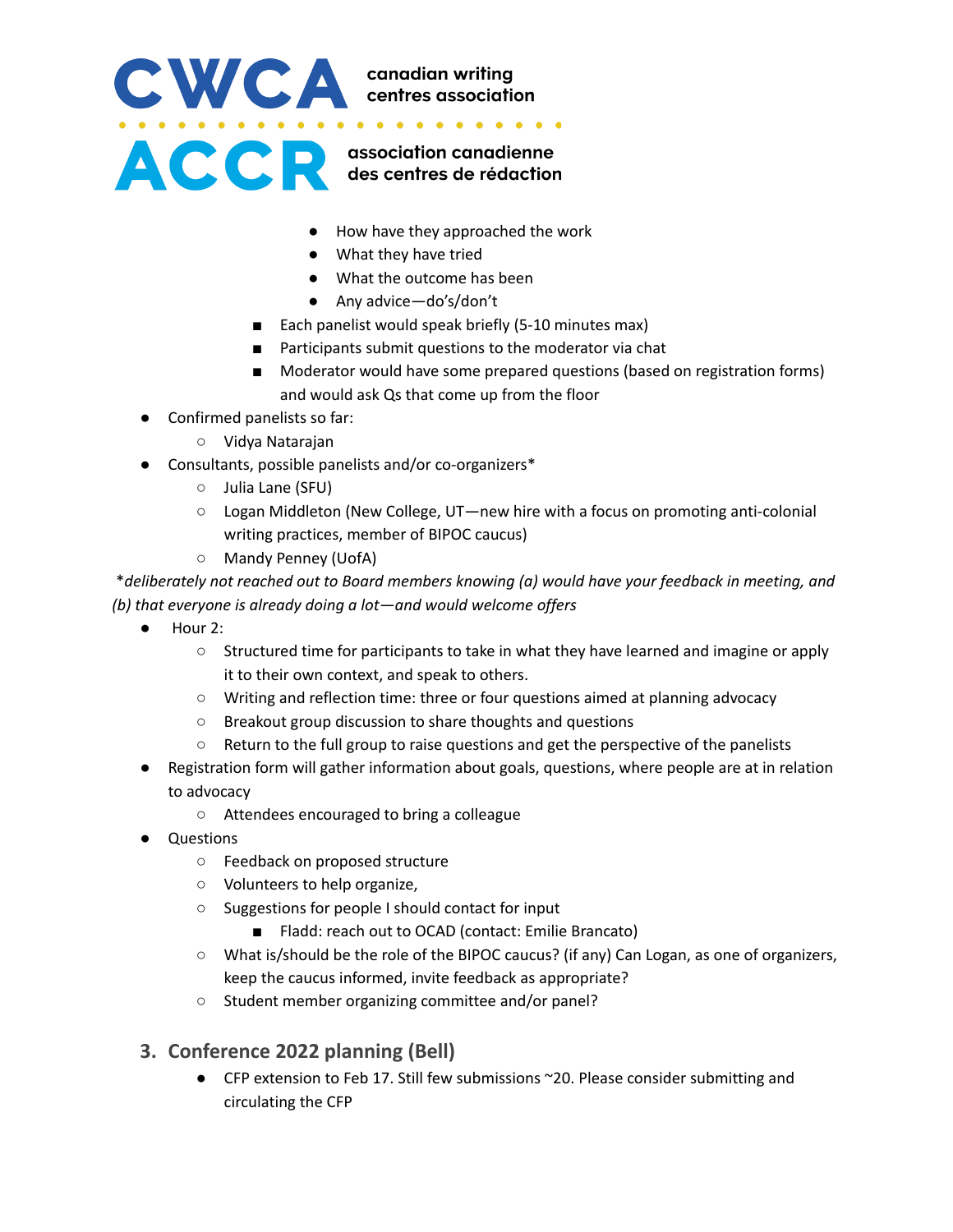# **ACCE** association canadienne

- Brian produced *How to Write a Proposal* and posted to the blog
- We have a great many reviewers, the majority of whom identify as BIPOC
- We will be working collaboratively to create an advice for reviewers document
- Brian & I will begin working on building the conference pages in March
- Plan to create posters to feature
	- Special regional affiliate conference events
	- Peer tutor roundtable (no special registration necessary)
	- Keynote events…
- Thanks to Jordana and all who helped get registration information up on the website!
- Question about an IWCA 2022 session at our conference for discussion.
- **Pilcrow Writing Retreat**
	- Planning group met Feb 10 and came up with the following rough outline for the Retreat [link removed]–still open to change. Questions at the bottom are for planners but also open to Board member input.
	- Any and all feedback and suggestions welcome.
	- Specific question: we would like to increase the diversity of the planning committee. Current members willing to step back in order to make space. People to reach out to?
		- Latta: clarification: do they already need to be CWCA members?

**ACTION: Bell:** will reach out to Garbati to discuss payment of keynotes Board members: please read and provide comments on outline for Pilcrow retreat

#### **4. CWCA/ACCR BIPOC Caucus**(Batacharya and Nikouee)

- Strategic planning process explained the role of the committee (to plan the strategic plan process). Two BIPOC members on the committee. Engage in designing the strategic planning process where equity focus is central to the decided on strategic planning work plan and timelines.
- Bi-monthly meetings with the board to bring ideas forward and diversity voices, etc. Open to any board or caucus members who want to attend.
- Project underway: Anti-racism resources for the CWCA/ACCR website.
	- Needs curating if this is going to be a good resource for people
		- 5 caucus members committed to the project.
		- Pedagogy resources could be curated, added, etc.
		- Mention of resisting impulse to jam pack the database with everyone's favourite texts if it's going to be a useful resource.
- $\bullet$  CWCA conference proposals extended to Feb 17<sup>th</sup>. Caucus members encouraged to reach out to other members of the BIPOC community in our networks to submit proposals. Important to get more voices represented, etc.
- IWCA "revised" CFP discussion points: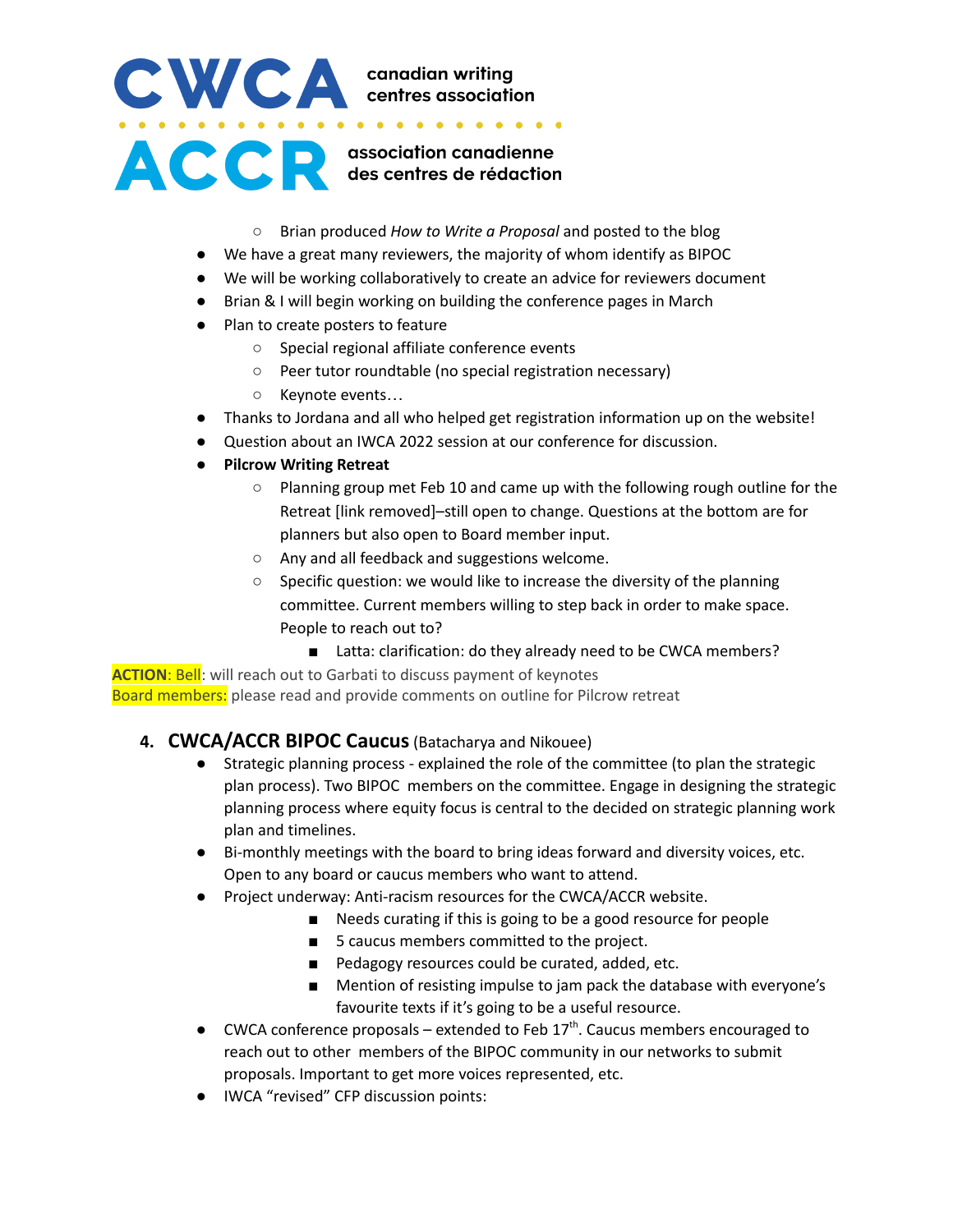# CWCA canadian writing<br>
........................ ACCE association canadienne

- Frustration with lines in the revised version.
- Discussion of the line "but sometimes also have to compromise and collude to stand firm in our practice and values" - who is the assumed "we" of this statement?
- Frustration and a sense of hopelessness with the argument that we don't have a choice but have to at least partially collude with what is wrong.
- Considering a blog that responds to this revised CFP to convey the caucus perspective.
- Comment that this revised version still reads like it was written in the 1980s - disappointing discourse.
- Discussion that engaging with these folks directly about the problems still in the CFP won't fix anything – don't want to deal with the backlash from people refusing to address the concerns.
- Frustration with them still using the term mission in this particular moment in Canadian experience and history. Just because we've always used a term doesn't mean we have to keep on using it. When the graves of Indigenous children are found in the thousands across Canada, it is no longer contextually and culturally respectful to use mission as a neutral term. Mission was always a problematic word for those that have experienced the colonizing, civilizing, Christianizing mission before this violence was in media headlines.
- Majid and Sheila will set up a board & caucus meeting in March.
	- Nikouee: sent out a poll to BIPOC Caucus inviting members to attend a discussion with CWCA to share ideas and giving the BIPOC members the opportunity to voice concern and ideas; also will chat about about the IWCA CFP, developing resources for the CWCA website,
	- Proposed dates: Feb.23 1-2 (MT) or 2-3 (MT) or March 2-3 (MT)

**ACTION**: Nikouee to send out poll; BIPOC Caucus to draft response to IWCA CFP

#### **5. Treasurer's Report (Garbati)**

- Conference fees were posted on the conference website thanks to Lenore.
- Conference registration form on ePly was finalized and linked on the conference website (thanks, Lenore). Thanks to CWCA board members who provided feedback on drafts of this registration form. Form is available at: [https://events.eply.com/CanadianWritingCentresAssociationConference2022Virtual3365](https://events.eply.com/CanadianWritingCentresAssociationConference2022Virtual3365383)

[383](https://events.eply.com/CanadianWritingCentresAssociationConference2022Virtual3365383) Board members are encouraged to register and share conference registration information with their communities.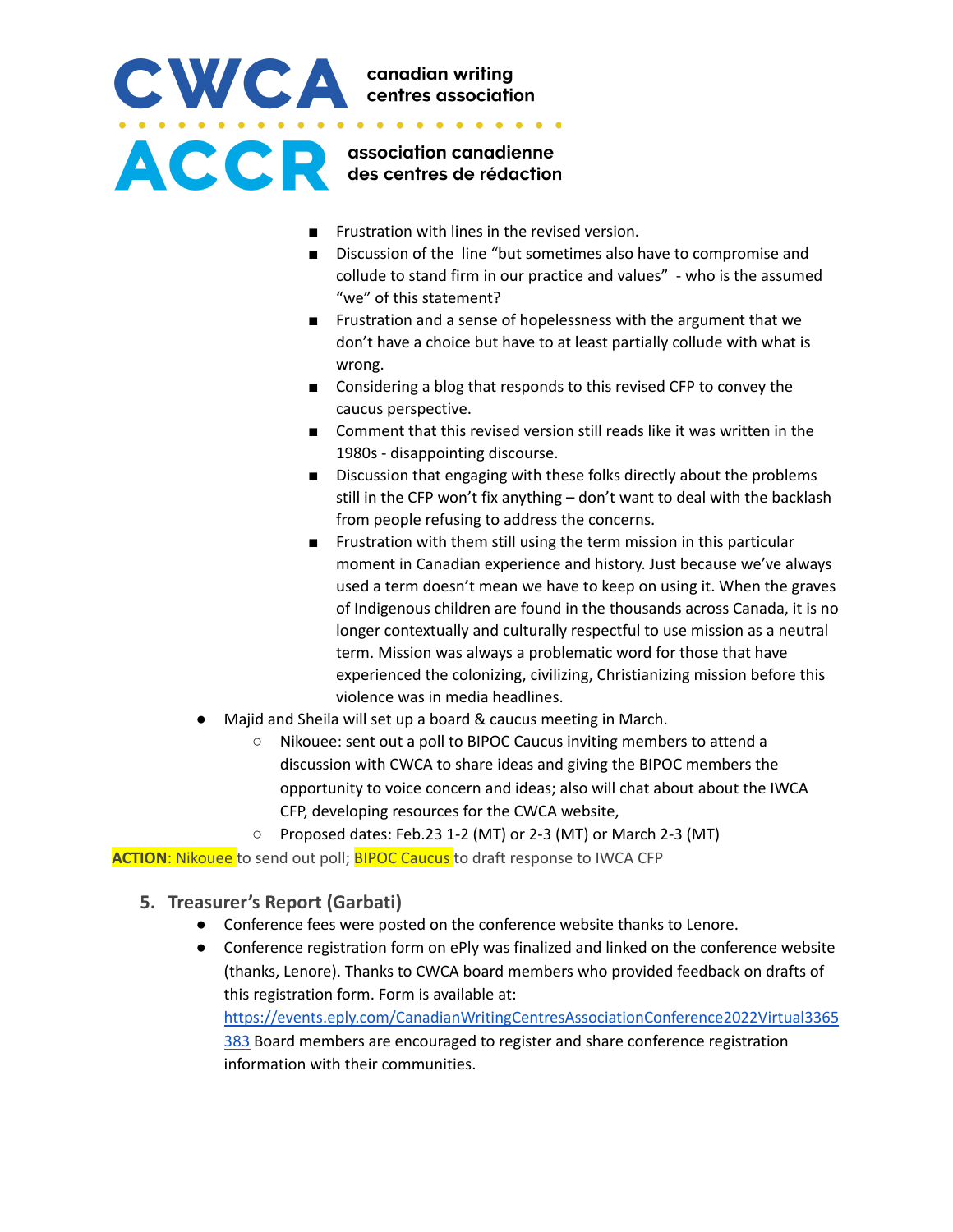

- Nadine Fladd and I met to finalize the procedures and application form for the 2022 Conference Grants. The grant information can be viewed at [link removed]. The application form will be live soon.
- Nadine Fladd and I also discussed the student bursary allocation. We will propose procedures for the student bursary allocation in 2022-2023 with the goal of issuing bursaries in 2023.
- I have filed the 2022 annual return to Corporations Canada.
- A proposal for 2022-2023: Hire an auditor to review CWCA's financial statements. I don't believe this has ever been done. I think it would confirm that CWCA is in a good financial position and could inform our financial record keeping procedures. Does anyone know an auditor, so I can start inquiring about fees?

**ACTION**: Bell will share information on an auditor with Garbati

### **6. CASDW Report (Landry)**

*●* Nothing to report

**ACTION**: Continue being awesome!

#### **7. Report from Membership Chair (Fladd)**

● Nothing to report

**ACTION**: continue being awesome!

#### **8. Report from Digital Media Chair and CWCR/RCCR (Latta)**

- Meeting minutes:
	- Marked December 21, 2021 meeting as cancelled (not posting the BIPOC Caucus minutes)
	- Removed links on copy of January 18 minutes, downloaded as PDF, uploaded to website and linked from list
- **BIPOC Caucus** 
	- Added Feb BIPOC meeting to upcoming events, and linked back and forth to description
	- Tweeted about Feb BIPOC meeting
- Conference CFP Submission instructions were posted by Stevie/Brian
	- Updated CFP PDF with extended deadline and with IWCA submission instructions (Jan26-22)
- Updated and addressed issues with all links on website
- Anti-racism Statement
	- Created a new separate page for Antiracism and Writing Centres statement, replaced link on front page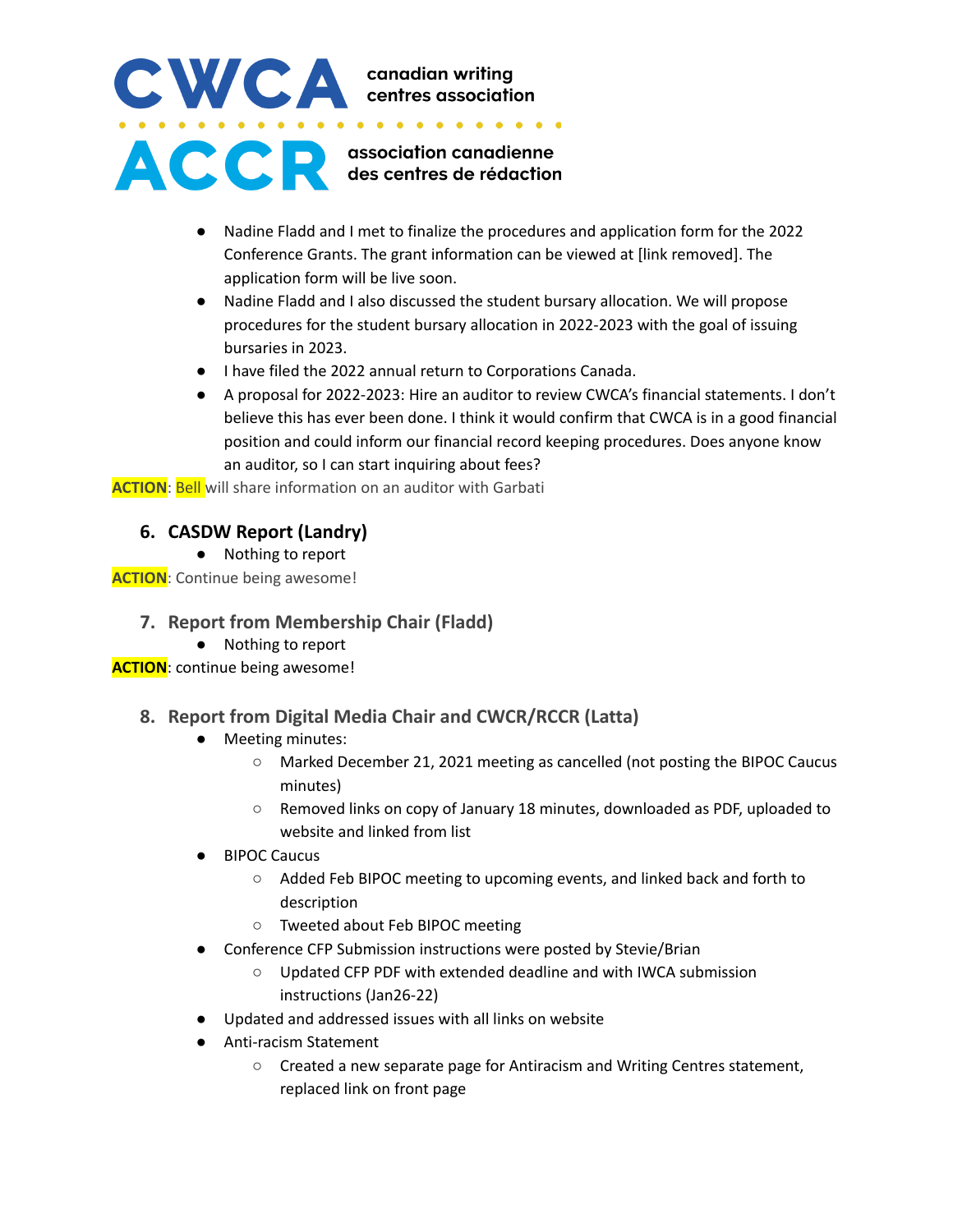# CWCA canadian writing<br>
........................ **ACCE** association canadienne

- Uploaded docs to Google Drive under Advocacy
- Posted on social media
- (Feb 13, 2022) Created a separate webpage with full text of Ani-racism Statement, with link to PDF version, as requested by Clare
- Conference registration fees and early bird date:
	- Jordana confirmed Registration fees and early bird date
	- Added conference fees to website (deleted mention on CFP and on CFP PDF so people would go to one place) (Jan26-22)
	- **Conference registration (includes the cost of a one-year membership):**
		- Regular Early Bird Rate \$125 (before midnight April 20}
		- Regular \$150 (after midnight April 20)
		- Attendees Without Institutional Funding \$50
		- Student Flat Rate \$25
		- BIPOC Free

ACTION: Latta to link "Meetings are held monthly" to the "Upcoming" page and list the February BIPOC Caucus meeting

## **9. Student Member-at-Large (Fladd)**

- Incentives for facilitators:
	- In order to send out the official recruitment for Peer Tutor Club facilitator, I have created a draft to describe the facilitators' duties and benefits: [link removed]
	- I would like to ask board permission to give out appreciation gifts (maybe in the form of gift card) to our facilitators at the end of the year/ end of term
	- I enquire \$25-50 to each person and I think we will start with 3 facilitators. The number of facilitators are subjected to change as the club grows.
		- Fladd: **motion**: be it resolved that CWCA/ACCR approve a GC for each of the 3 facilitators who help with the peer tutor club (Bell seconds)
		- **Motion approved**

**ACTION**: Tran to work on outlining the benefits to becoming a facilitator

#### **10. New Business:**

- *● Bermingham to defer the discussion about Meeting procedures to future meeting*
- New meeting times
	- March: Tuesday, March 15, 12 1:30
	- April: Monday, April 11, 3 4:30

**ACTION: Goddard and Bermingham to set up meeting to review timelines for bylaw changes/AGM information**

*Meeting end 4:33 pm ET*